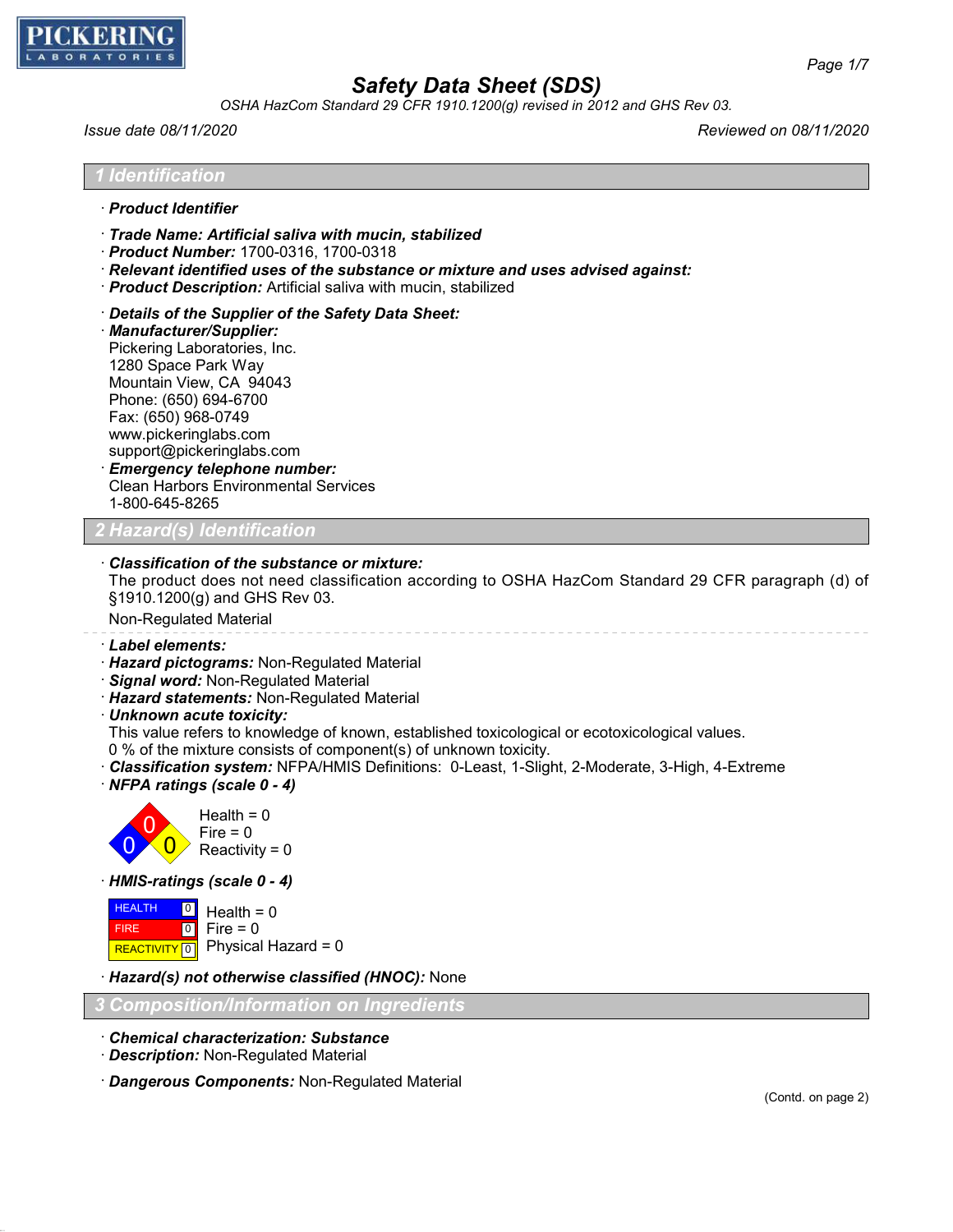

*OSHA HazCom Standard 29 CFR 1910.1200(g) revised in 2012 and GHS Rev 03.*

*Issue date 08/11/2020 Reviewed on 08/11/2020*

*Page 2/7*

#### *Trade Name: Artificial saliva with mucin, stabilized*

#### *4 First-Aid Measures*

- · *Description of first aid measures*
- · *General information:* If symptoms persist, call a physician.
- · *After inhalation:* Not anticipated under normal use.
- · *After skin contact:* If skin irritation occurs, consult a doctor.
- · *After eye contact:*
- If eye irritation occurs, consult a doctor.

Rinse opened eye for several minutes under running water.

- · *After swallowing:*
- Rinse mouth with water.

Call a doctor if irritation or symptoms develop.

- · *Information for doctor*
- · *Most important symptoms and effects, both acute and delayed:* No further relevant information available.
- · *Indication of any immediate medical attention and special treatment needed:*

No further relevant information available.

### *5 Fire-Fighting Measures*

- · *Extinguishing media*
- · *Suitable extinguishing agents:* Use fire fighting measures that suit the environment.
- · *For safety reasons unsuitable extinguishing agents:* No further relevant information.
- · *Special hazards arising from the substance or mixture:* No further relevant information available.
- · *Advice for firefighters*
- · *Special protective equipment for firefighters:*

As in any fire, wear self-contained breathing apparatus pressure-demand (NIOSH approved or equivalent) and full protective gear to prevent contact with skin and eyes.

#### *6 Accidental Release Measures*

- · *Personal precautions, protective equipment and emergency procedures:* Not required.
- · *Environmental precautions:* Dilute with plenty of water.
- · *Methods and material for containment and cleaning up:*
- Absorb with liquid-binding material (i.e. sand, diatomite, acid binders, universal binders, sawdust).

Dispose of the collected material according to regulations.

- · *Reference to other sections:*
- See Section 7 for information on safe handling.

See Section 8 for information on personal protection equipment.

See Section 13 for disposal information.

### · *Protective Action Criteria for Chemicals*

| $·$ PAC-1:   |                                       |                       |
|--------------|---------------------------------------|-----------------------|
|              | 144-55-8 Sodium Bicarbonate           | 13 mg/m <sup>3</sup>  |
| 57-13-6 Urea |                                       | $30 \text{ mg/m}^3$   |
|              | 10035-04-8 Calcium chloride dihydrate | 16 mg/m <sup>3</sup>  |
| $·$ PAC-2:   |                                       |                       |
|              | 144-55-8 Sodium Bicarbonate           | 140 mg/m <sup>3</sup> |
| 57-13-6 Urea |                                       | 280 mg/m <sup>3</sup> |
|              | 10035-04-8 Calcium chloride dihydrate | 170 mg/m $3$          |
| $·$ PAC-3:   |                                       |                       |
|              | 144-55-8 Sodium Bicarbonate           | 840 mg/m <sup>3</sup> |
|              |                                       | (Contd. on page 3)    |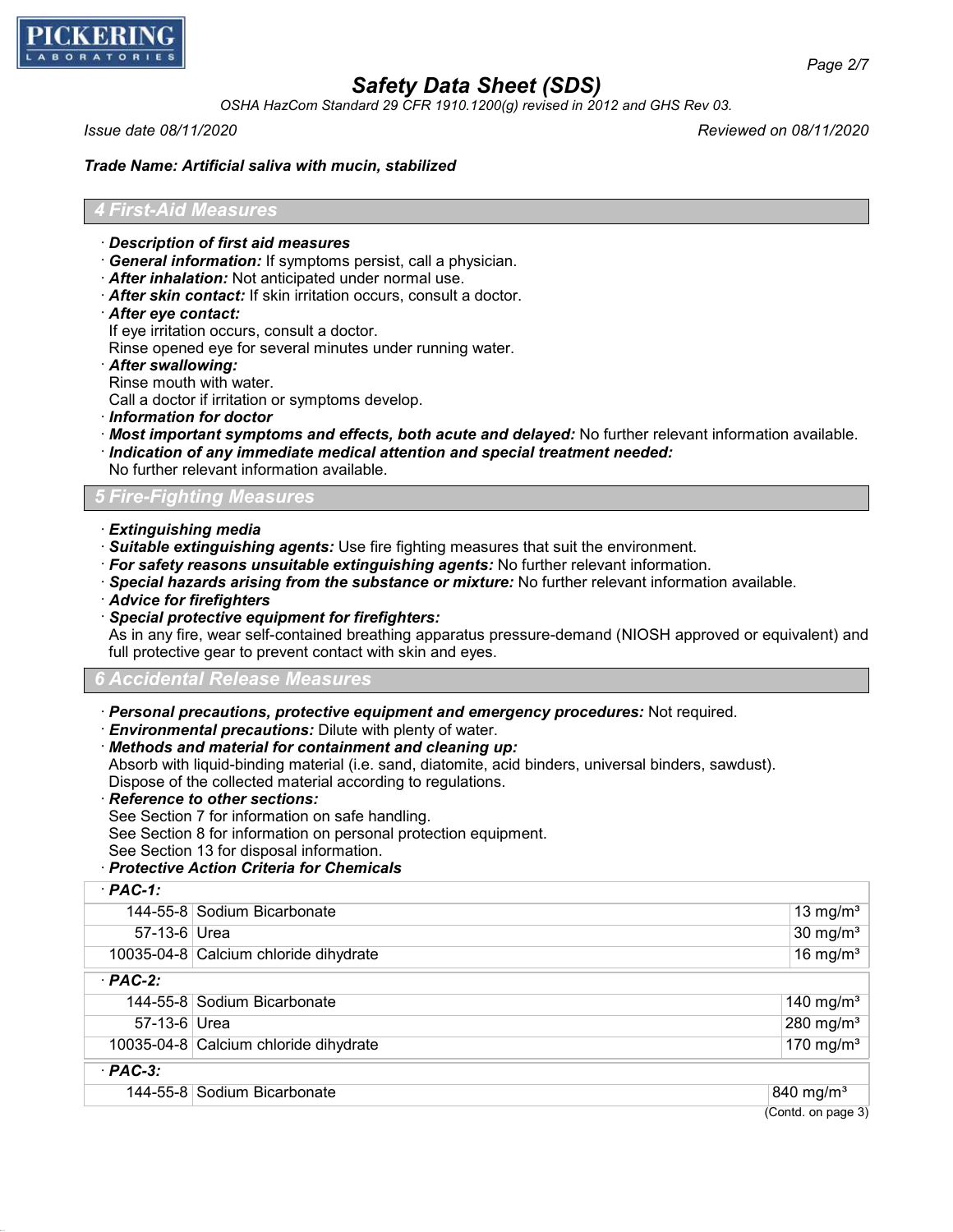

*OSHA HazCom Standard 29 CFR 1910.1200(g) revised in 2012 and GHS Rev 03.*

*Issue date 08/11/2020 Reviewed on 08/11/2020*

## *Trade Name: Artificial saliva with mucin, stabilized*

| $57-13-6$ | Urea                                  | 1,700 mg/m <sup>3</sup> |
|-----------|---------------------------------------|-------------------------|
|           | 10035-04-8 Calcium chloride dihydrate | ⊺1,100 mg/mª            |
|           |                                       |                         |

## \* *7 Handling and Storage*

- · *Handling*
- · *Precautions for safe handling:*

No special precautions are necessary if used correctly. Use personal protection equipment as outlined in section 8.

· *Information about protection against explosions and fires:* No special measures required.

- · *Conditions for safe storage, including any incompatibilities*
- · *Storage*
- · *Requirements to be met by storerooms and receptacles:* Store at room temperature.
- · *Information about storage in one common storage facility:* Not required.
- · *Further information about storage conditions:* None.
- · *Specific end use(s):* No further relevant information available.

## *8 Exposure Controls/Personal Protection*

· *Additional information about design of technical systems:* No further data; see section 7.

#### · *Control parameters:*

· *Components with occupational exposure limits:*

The product does not contain any relevant quantities of materials with critical values that have to be monitored at the workplace.

· *Additional information:* The lists that were valid during the creation of this SDS were used as basis.

#### · *Exposure controls:*

- · *Personal protective equipment*
- · *General protective and hygienic measures:*

Use adequate exhaust ventilation to prevent inhalation of product vapors.

Do not eat or drink while handling product.

Immediately remove all soiled and contaminated clothing.

The usual precautionary measures for handling chemicals should be followed.

Wash hands before breaks and at the end of work.

· *Breathing equipment:*

Respiratory protection is not required unless handling of the material produces nuisance airborne concentrations.

- · *Protection of hands:* Not required.
- · *Material of gloves:* Latex or vinyl
- · *Penetration time of glove material:* Not applicable.
- · *Eye protection:*



Goggles recommended during refilling.

- · *Body protection:* Lab coat
- · *Limitation and supervision of exposure into the environment:* None

(Contd. on page 4)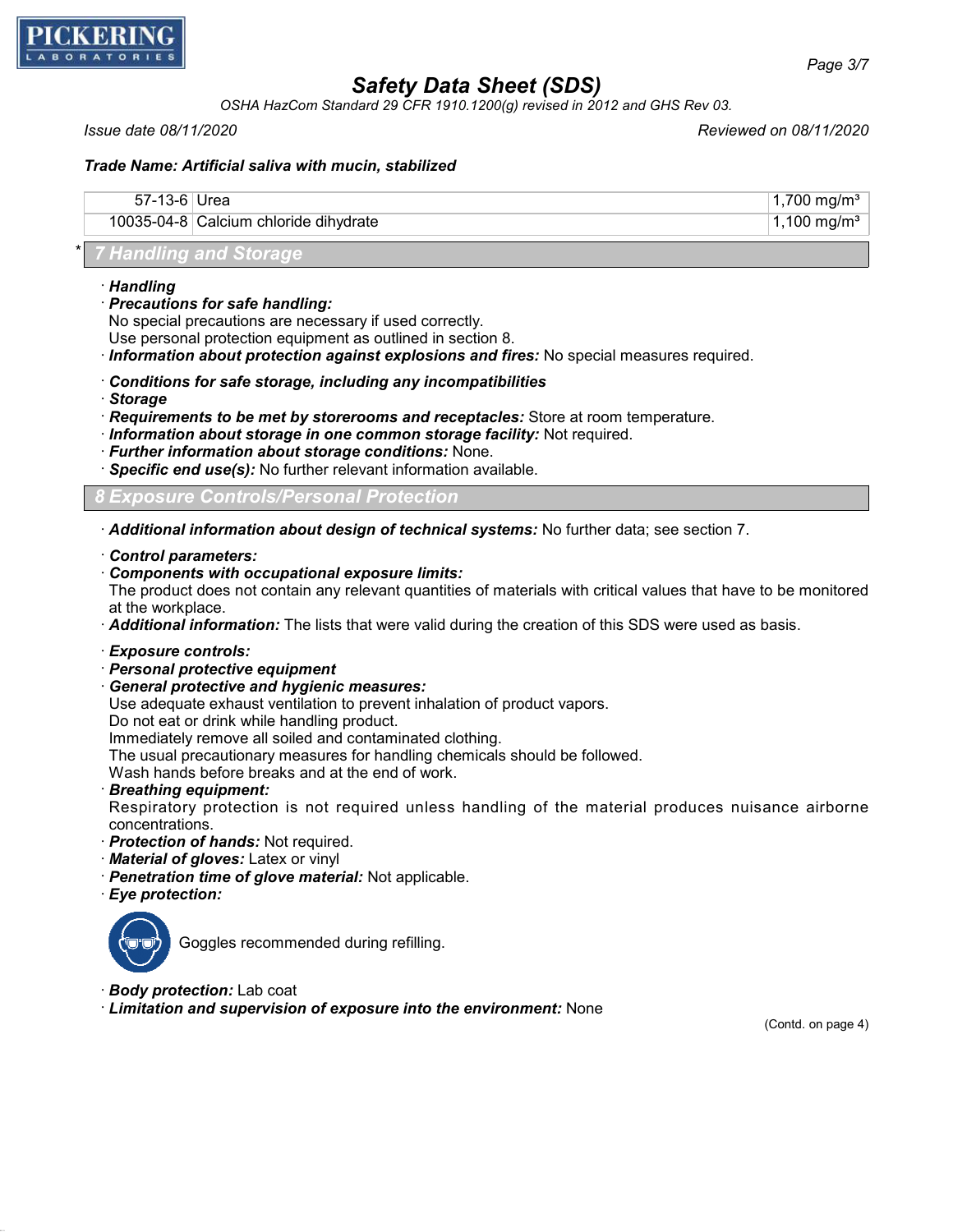

*OSHA HazCom Standard 29 CFR 1910.1200(g) revised in 2012 and GHS Rev 03.*

*Issue date 08/11/2020 Reviewed on 08/11/2020*

## *Trade Name: Artificial saliva with mucin, stabilized*

| 9 Physical and Chemical Properties |  |
|------------------------------------|--|
|                                    |  |

| · Information on basic physical and chemical properties<br><b>General Information</b>             |                                                       |
|---------------------------------------------------------------------------------------------------|-------------------------------------------------------|
| · Appearance:<br>Form:<br>Color:<br>· Odor:<br><b>Odor threshold:</b>                             | Liquid<br>Light brown<br>Odorless<br>Not determined.  |
| · pH-value:                                                                                       | Not applicable.                                       |
| Change in condition<br><b>Melting point/Melting range:</b><br><b>Boiling point/Boiling range:</b> | Not determined.<br>≥100 °C (≥212 °F)                  |
| · Flash point:                                                                                    | None                                                  |
| · Flammability (solid, gaseous):                                                                  | Not applicable.                                       |
| · Ignition temperature:                                                                           | Not applicable                                        |
| Decomposition temperature:                                                                        | Not determined.                                       |
| · Auto igniting:                                                                                  | Product is not self-igniting.                         |
| · Danger of explosion:                                                                            | Product does not present an explosion hazard.         |
| · Explosion limits:<br>Lower:<br><b>Upper:</b>                                                    | Not determined.<br>Not determined.                    |
| · Vapor pressure:                                                                                 | Not determined.                                       |
| · Density:<br><b>Relative density:</b><br>Vapor density:<br><b>Evaporation rate:</b>              | Not determined.<br>Not determined.<br>Not determined. |
| · Solubility in / Miscibility with:<br><b>Water:</b>                                              | Aqueous solution                                      |
| · Partition coefficient (n-octanol/water): Not determined.                                        |                                                       |
| · Viscosity:<br>Dynamic:<br><b>Kinematic:</b>                                                     | Not determined.<br>Not determined.                    |
| · Solvent content:<br><b>VOC content:</b><br>Other information:                                   | 0.00%<br>No further relevant information available.   |
| 10 Stability and Reactivity                                                                       |                                                       |

· *Reactivity:* No further relevant information available.

· *Chemical stability:* Stable under normal conditions.

· *Thermal decomposition / conditions to be avoided:* No decomposition if used according to specifications.

- · *Possibility of hazardous reactions:* No dangerous reactions known.
- · *Conditions to avoid:* No further relevant information available.

· *Incompatible materials:* No further relevant information available.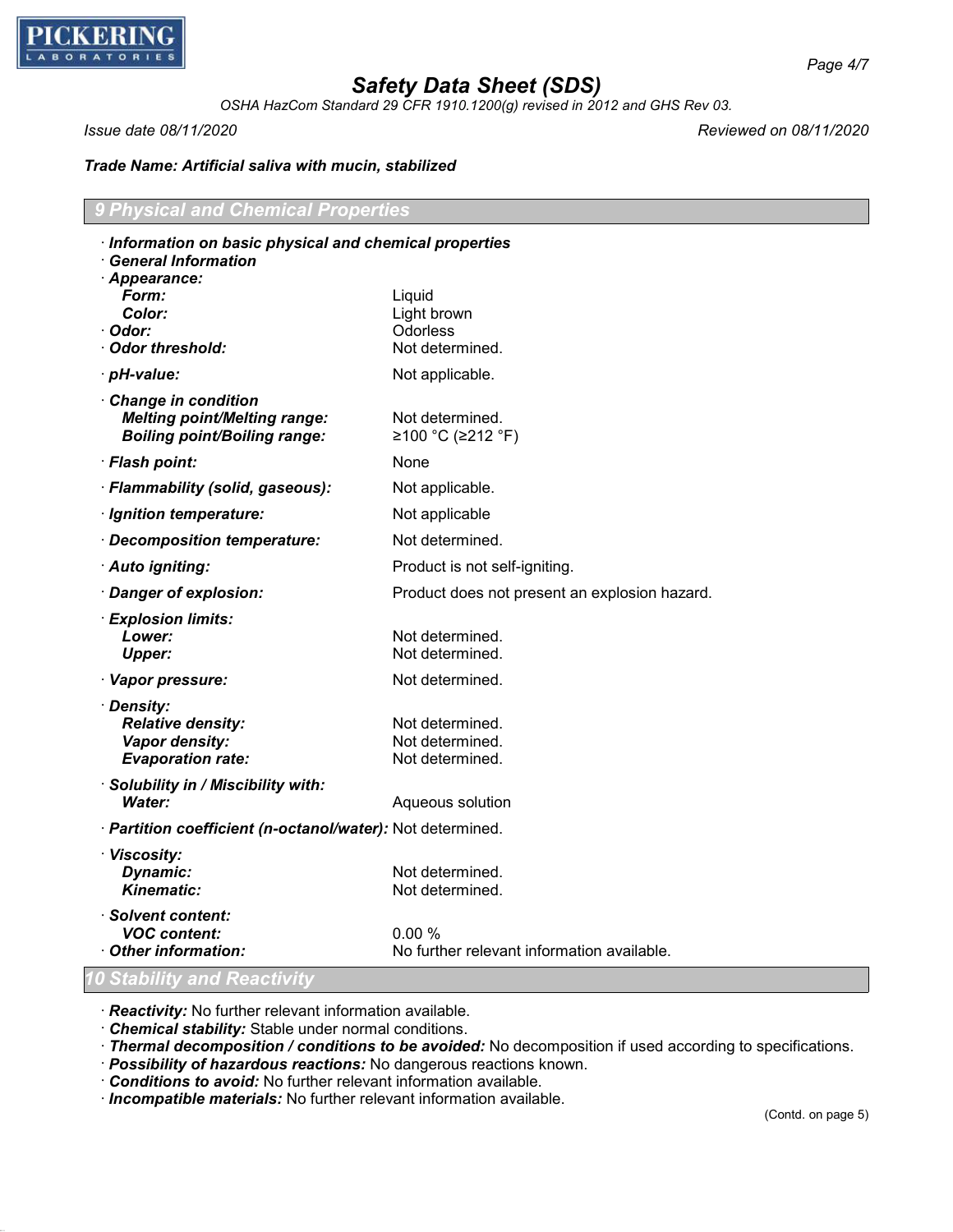

*OSHA HazCom Standard 29 CFR 1910.1200(g) revised in 2012 and GHS Rev 03.*

*Issue date 08/11/2020 Reviewed on 08/11/2020*

*Page 5/7*

#### *Trade Name: Artificial saliva with mucin, stabilized*

· *Hazardous decomposition products:* No dangerous decomposition products known.

#### *11 Toxicological Information*

- · *Information on toxicological effects:*
- · *Acute toxicity:*
- · *LD/LC50 values that are relevant for classification:* No data available.
- · *Primary irritant effect:*
- · *On the skin:* Mild irritant effect.
- · *On the eye:* Mild irritant effect.
- · *Additional toxicological information:*
- · *Carcinogenic categories:*

#### · *IARC (International Agency for Research on Cancer):*

None of the ingredients are listed.

### · *NTP (National Toxicology Program):*

None of the ingredients are listed.

### · *OSHA-Ca (Occupational Safety & Health Administration):*

None of the ingredients are listed.

#### *12 Ecological Information*

- · *Toxicity:*
- · *Aquatic toxicity:* No further relevant information available.
- · *Persistence and degradability:* No further relevant information available.
- · *Behavior in environmental systems:*
- · *Bioaccumulative potential:* No further relevant information available.
- · *Mobility in soil:* No further relevant information available.
- · *Additional ecological information:*

#### · *General notes:*

Water hazard class 1 (Self-assessment): slightly hazardous for water

Generally not hazardous for water.

## · *Results of PBT and vPvB assessment:*

- · *PBT:* Not applicable.
- · *vPvB:* Not applicable.
- · *Other adverse effects:* No further relevant information available.

## *13 Disposal Considerations*

### · *Waste treatment methods*

· *Recommendation:*

This product may be mixed with a combustible solvent and burned in a chemical incinerator equipped with an after burner and scruber. This product can also be sent to an EPA approved waste disposal facility. Observe all federal, state and local environmental regulations when disposing of this material.

- · *Uncleaned packaging*
- · *Recommendation:* Disposal must be made according to official regulations.
- · *Recommended cleansing agent:* Water, if necessary with cleansing agents.

## *14 Transport Information*

· *UN-Number:*

· **DOT, ADR/ADN, ADN, IMDG, IATA** Non-Regulated Material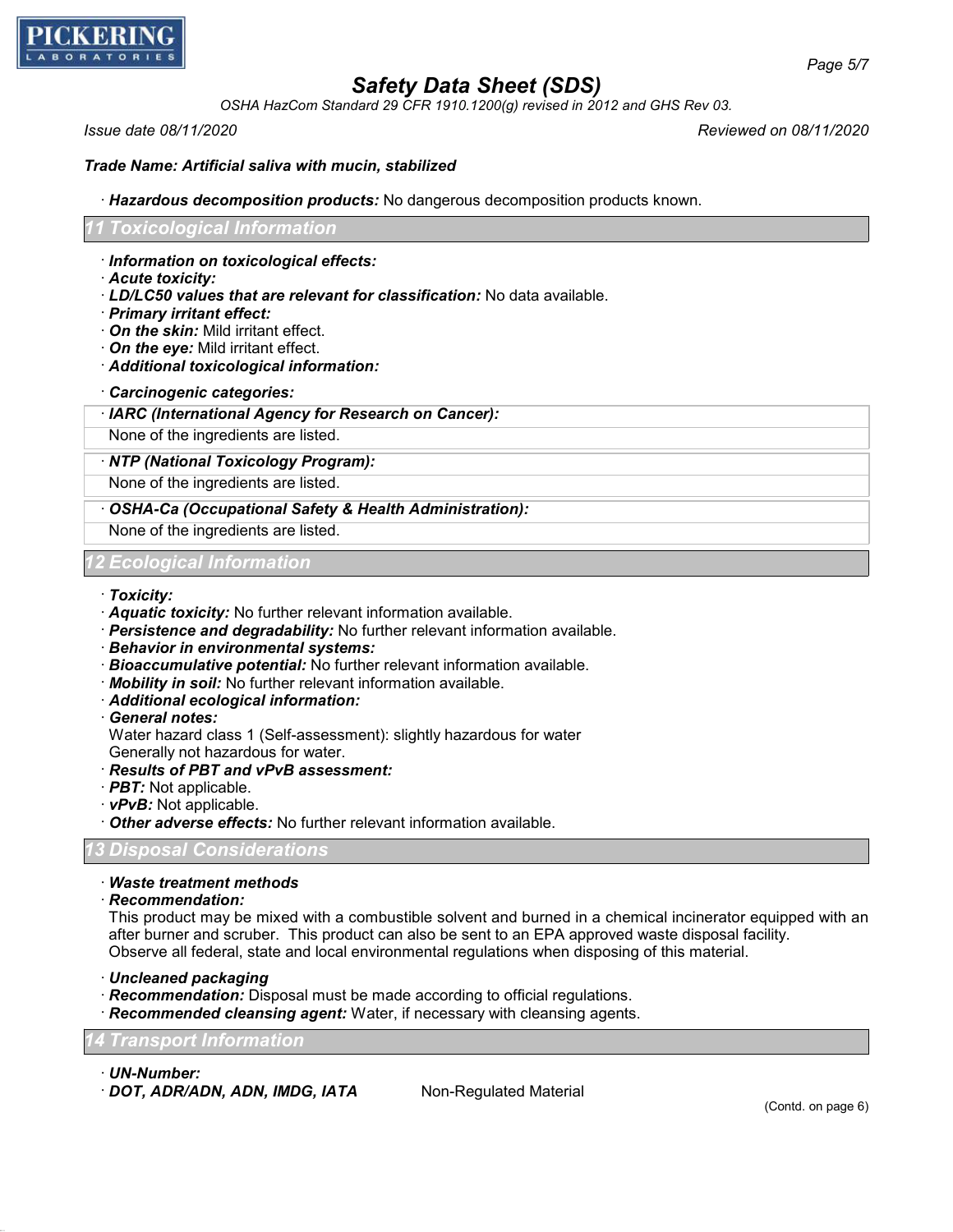

*OSHA HazCom Standard 29 CFR 1910.1200(g) revised in 2012 and GHS Rev 03.*

*Issue date 08/11/2020 Reviewed on 08/11/2020*

| $\cdot$ UN proper shipping name:<br>· DOT, ADR/ADN, ADN, IMDG, IATA<br>· Transport hazard class(es): | Non-Regulated Material |  |
|------------------------------------------------------------------------------------------------------|------------------------|--|
| · DOT, ADR/ADN, ADN, IMDG, IATA                                                                      |                        |  |
| · Class:                                                                                             | Non-Regulated Material |  |
| · Packing group:                                                                                     |                        |  |
| · DOT, ADR/ADN, IMDG, IATA                                                                           | Non-Regulated Material |  |
| · Environmental hazards:                                                                             | Not applicable.        |  |
| · Special precautions for user:                                                                      | Not applicable.        |  |
| · Transport in bulk according to Annex II of                                                         |                        |  |
| <b>MARPOL73/78 and the IBC Code:</b>                                                                 | Not applicable.        |  |
| · UN "Model Regulation":                                                                             | Non-Regulated Material |  |

*Trade Name: Artificial saliva with mucin, stabilized*

## *15 Regulatory Information*

#### · *Safety, health and environmental regulations/legislation specific for the substance or mixture:* · *SARA (Superfund Amendments and Reauthorization):*

| · Section 355 (extremely hazardous substances):             |                    |
|-------------------------------------------------------------|--------------------|
| None of the ingredients are listed.                         |                    |
| · Section 313 (Specific toxic chemical listings):           |                    |
| None of the ingredients are listed.                         |                    |
| · TSCA (Toxic Substances Control Act):                      |                    |
| 7732-18-5 Water, distilled water, deionized water           | <b>ACTIVE</b>      |
| 144-55-8 Sodium Bicarbonate                                 | <b>ACTIVE</b>      |
| 7447-40-7 Potassium Chloride                                | <b>ACTIVE</b>      |
| 57-13-6 Urea                                                | <b>ACTIVE</b>      |
| 7647-14-5 Sodium Chloride                                   | <b>ACTIVE</b>      |
| · Hazardous Air Pollutants                                  |                    |
| None of the ingredients are listed.                         |                    |
| California Proposition 65:                                  |                    |
| Chemicals known to cause cancer:                            |                    |
| None of the ingredients are listed.                         |                    |
| Chemicals known to cause reproductive toxicity for females: |                    |
| None of the ingredients are listed.                         |                    |
| Chemicals known to cause reproductive toxicity for males:   |                    |
| None of the ingredients are listed.                         |                    |
| Chemicals known to cause developmental toxicity:            |                    |
| None of the ingredients are listed.                         |                    |
| · New Jersey Right-to-Know List:                            |                    |
| None of the ingredients are listed.                         |                    |
| · New Jersey Special Hazardous Substance List:              |                    |
| None of the ingredients are listed.                         |                    |
| · Pennsylvania Right-to-Know List:                          |                    |
| None of the ingredients are listed.                         |                    |
|                                                             | (Contd. on page 7) |